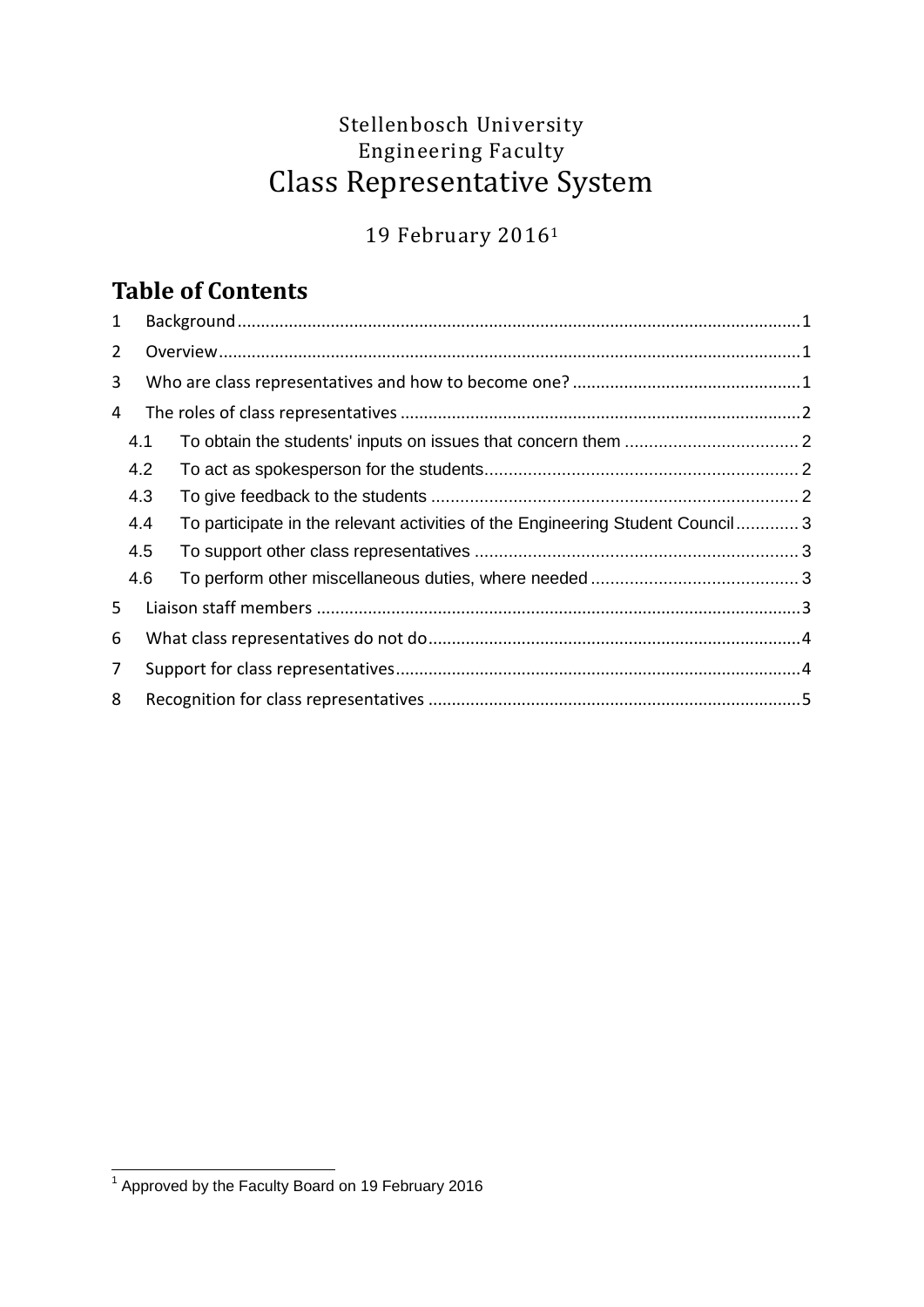## <span id="page-1-0"></span>**1. Background**

This document describes the Engineering Faculty's system of class representatives. It serves as a guideline for the class representatives, students and staff regarding the roles of class representatives.

## <span id="page-1-1"></span>**2. Overview**

In the Engineering Faculty all students are welcome to engage individually with their lecturers regarding issues, problems or concerns related to the module that the particular lecturer teaches. In addition to this, the Faculty relies on class representatives to bring matters that concern the students to the attention of the Faculty's staff. They are an important link between lecturers and the students in each class.

Class representatives are responsible for listening and talking to the students in their class, representing their opinions and issues in a balanced and reasonable way to the staff, and giving feedback to their classmates. The class representatives can raise issues with the lecturer involved, the relevant liaison staff member, the departmental chairperson of the module's home department and/or the chairperson of the relevant programme's home department. If the issue could not be resolved by the departmental chairpersons, then the class representatives can also raise the issue with the vice-dean (teaching) or the dean of the Faculty, or refer the issue to the Engineering Student Council's (ESC) representative on the Academic Affairs Council (ABR).

From the Faculty's perspective, class representatives allow the staff to understand student issues and problems quickly and effectively, and to improve staff-student communication. class representatives provide constructive feedback to academic staff and departmental managers regarding the quality of teaching and assessment, module content and facilities. They are also an important point of consultation when changes need to be made or are being proposed.

Being a class representative is a positive experience and an excellent entry in a student's CV.

## <span id="page-1-2"></span>**3. Who are class representatives and how to become one?**

Class representatives are students from a first year class group or, for senior years, a particular programme's year group that were elected as class representatives by the students of the group.

Class representatives are elected at the beginning of each year, through a process arranged by the ESC's representative on the Academic Affairs Council (ABR), with the support of staff members from each department. It is important that these elections occur as early in the first term as possible, ideally within the first two weeks. While some classes may be happy with the performance of the class representatives from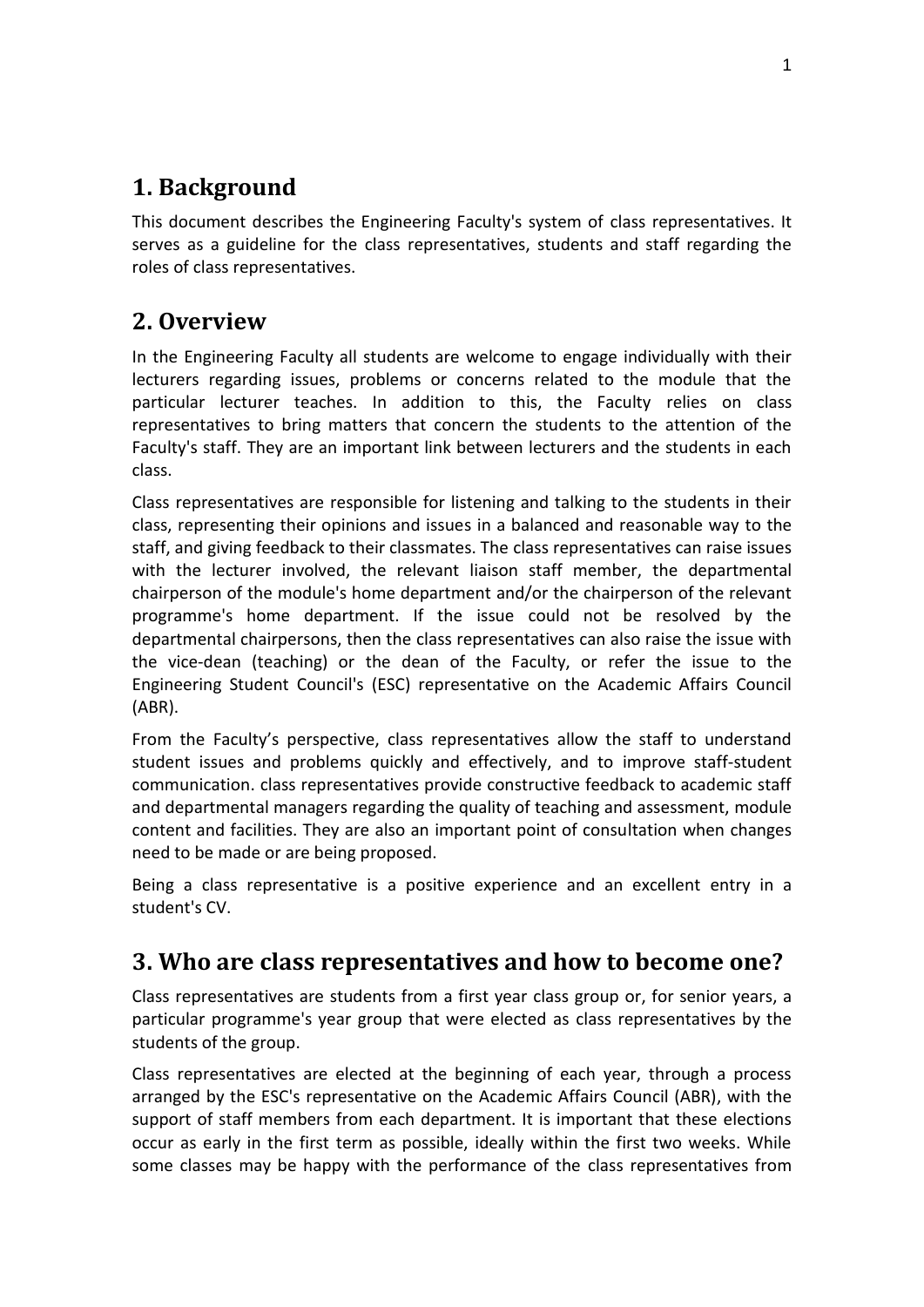the previous year and be inclined to vote for the same people, it is crucial that the opportunity to participate be given to all students on an annual basis.

After the elections, the ESC member that arranges the elections should provide a list of all the class representatives and their contact details to each department's chairperson, as well as to the faculty officer.

## <span id="page-2-0"></span>**4. The roles of class representatives**

### <span id="page-2-1"></span>**To obtain the students' inputs on issues that concern them**

- To engage actively and openly with class mates, to identify issues and concerns that affect the class as a whole or a number of students within the class.
- To gauge the views of the students in the class and give students the chance to give both positive and negative feedback on their modules to the relevant lecturers.

### <span id="page-2-2"></span>**To act as spokesperson for the students**

- To share the students' problems, concerns, suggestions and feedback (positive or negative) with the staff involved, by arranging meetings at the class representative's own initiative with the following persons (to resolve the issues as quickly as possible, these meetings should ideally be arranged as soon as the need arises and preferably in the following order):
	- $\geq$  the lecturers of the module concerned;
	- $\rightarrow$  the relevant liaison staff member, if the matters could not be resolved directly with the lecturer;
	- $\triangleright$  the departmental chairperson, if the matters could not be resolved in the preceding meetings;
	- $\rightarrow$  the vice-dean (teaching) or the dean, if the matters could not be resolved in the preceding meetings.
- If the issue cannot be settled by the above meetings, to fill out an ABR complaint form, which can be found in the ESC office in Plakkies over lunch every weekday.
- In addition to the above meetings arranged at the Class Representative's initiative, to raise the students' concerns at the regular meetings between the class representatives and the class group's liaison staff member; these meetings are arranged by the liaisons.

#### <span id="page-2-3"></span>**To give feedback to the students**

- To give feedback from meetings where the students' concerns were raised with staff.
- To provide information to the class from individual lecturers about specific class issues or exercises, when requested by the lectures.
- To communicate any issues that the Faculty or Department may want to convey to the students in the class.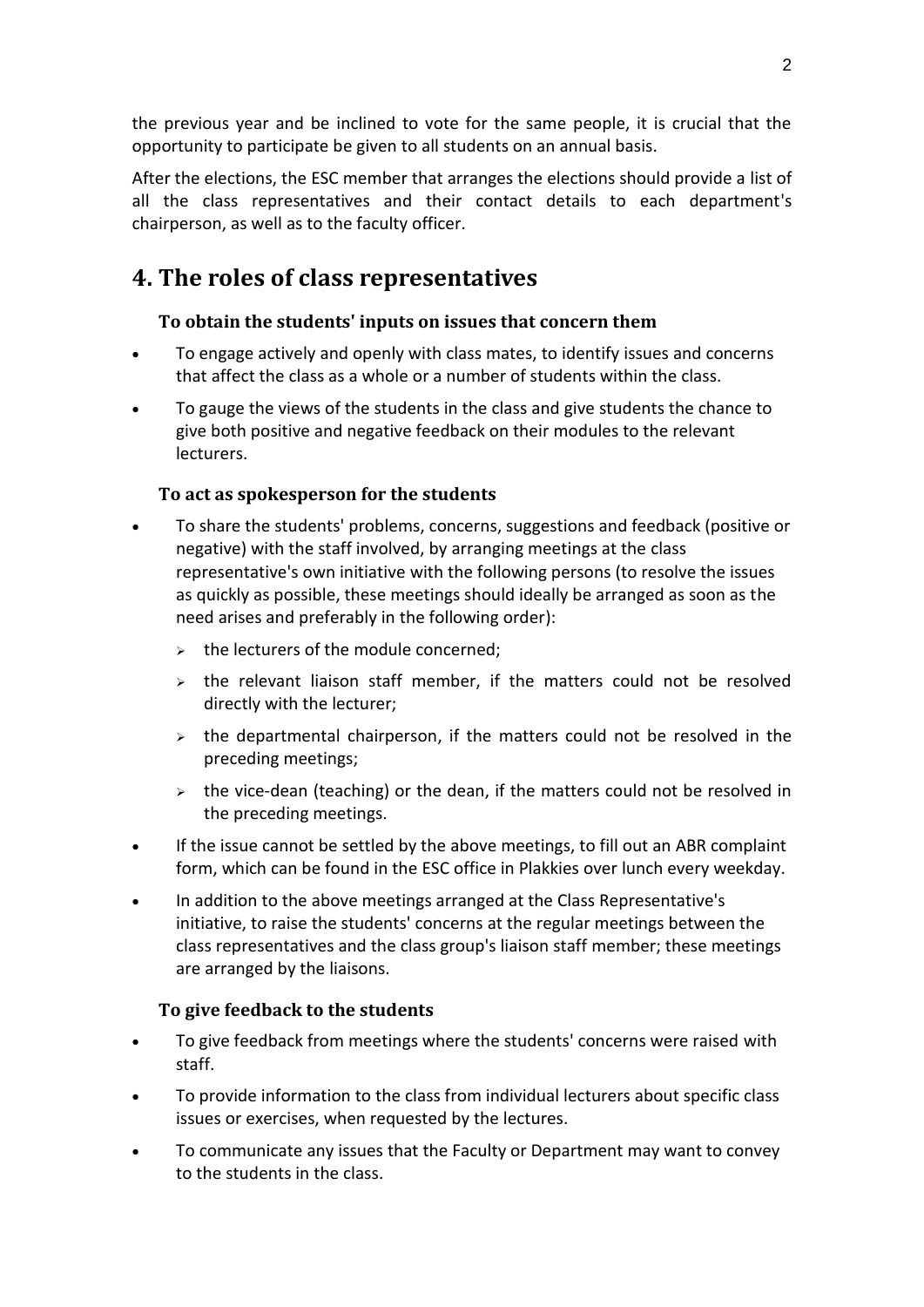### <span id="page-3-0"></span>**To participate in the relevant activities of the Engineering Student Council**

- To attend the quarterly faculty-wide class representative meeting, organised by the ESC's representative on the ABR.
- <span id="page-3-1"></span>To attend all meetings or training sessions as requested by the ABR.

### **To support other class representatives**

- To work alongside the second Class representative to share the responsibilities of reporting and communication as far as possible.
- To liaise with other class representatives to support each other, learn from each other and share thoughts and ideas.
- To assist class representatives from other years who may have less experience, or where there is an issue or event that involves more than one year.

### <span id="page-3-2"></span>**To perform other miscellaneous duties, where needed**

- To assist the staff in collecting the regular student feedback forms (to help preserve the anonymity of the respondents and the integrity of the feedback).
- To assist the lecturers with specific in-class tasks, such as sign-ups for industry visits.

## <span id="page-3-3"></span>**5. Liaison staff members**

Every class group is assigned a liaison staff member. For the first year class groups, the faculty officer in the Dean's Division and the Dean himself are the liaison staff members. For the other year groups, the liaison staff member is either the chairperson of the students' programme's host department or someone appointed by the chairperson.

The duties of the liaison staff member are:

- To arrange the regular meetings with the class representatives. These meetings typically are held at least once per semester, more or less midway through the semester. All the class representatives of the particular year group and, for senior students, of the particular programme, meet the liaison staff member at the same time. Liaisons may arrange more frequent (e.g. once per term) meetings, if appropriate.
- To convey the concerns of the students raised by the class representatives to the lecturers involved, the departmental chairperson or the dean, where appropriate.
- To act as mediator to resolve the concerns, if appropriate.
- To give feedback to the class representatives about concerns that were raised on behalf of the students at previous meetings.
- To give feedback to the class representatives about the Faculty's plans and upcoming events.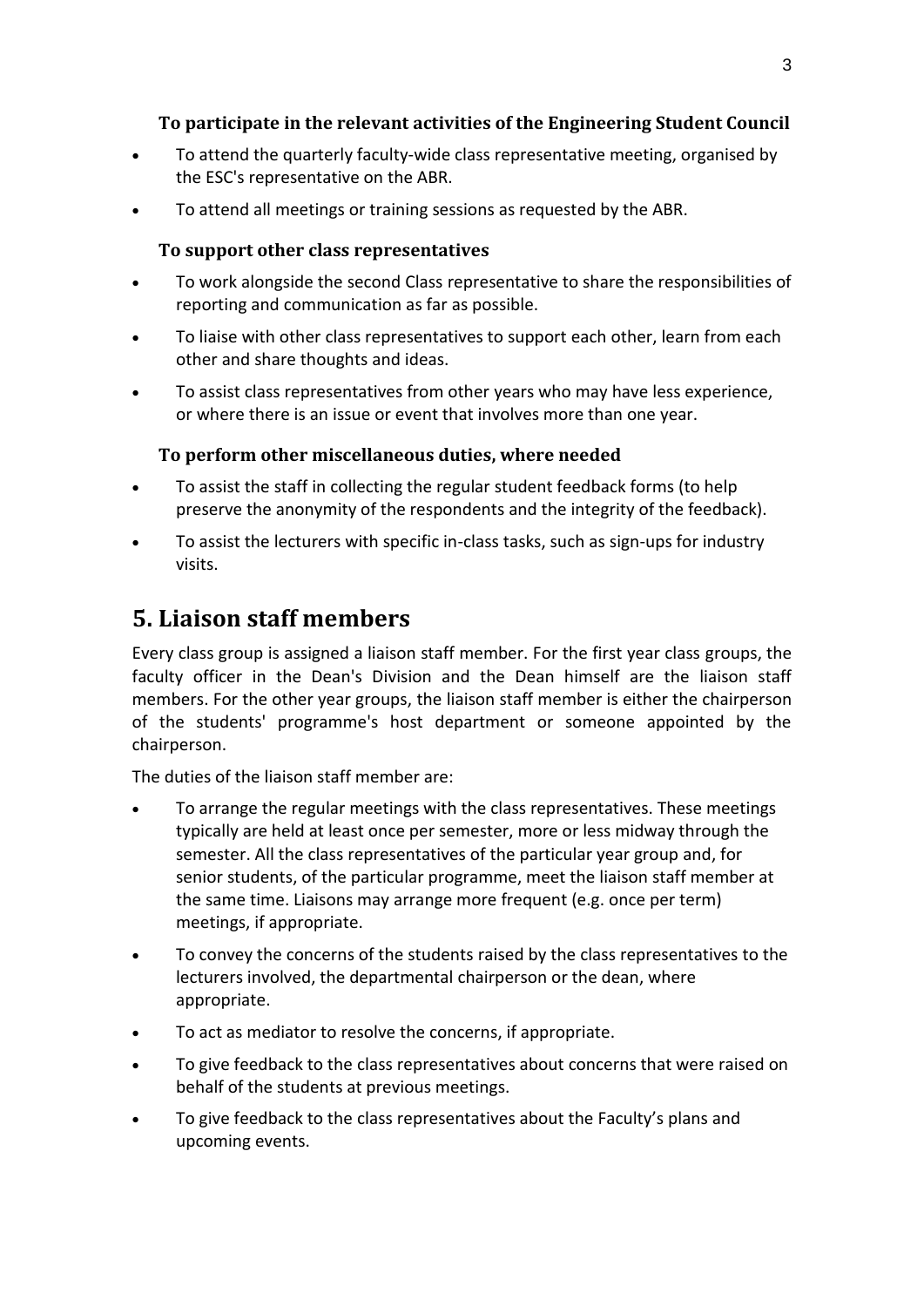### <span id="page-4-0"></span>**6. What class representatives do not do**

It is not the responsibility of class representatives to deal with students' individual and personal issues, but class representatives should refer the students to the relevant member of staff, the class group's liaison staff member or the faculty officer. If appropriate, the faculty officer will refer the student to the Faculty's student support officer or the Centre for Student Counselling and Development (SSVO).

In the event of an individual student having a dispute with a module's lecturer, the student should attempt to resolve that directly with the lecturer in the first instance. Failing that the student can approach the liaison staff member for his/her class group. The class representative does not form a part of this process.

Class representatives also do not deal with students' questions around class schedules, marking, absence from assessments, etc., but should refer students to the Faculty's rules relating to these matters. The Faculty's rules are set out clearly in documents available on the SUNLearn pages of modules taught by the Faculty, in a block marked "General Information".

### <span id="page-4-1"></span>**7. Support for class representatives**

There are different levels of support for class representatives:

- **Class Representative Committee**: Each year all the class representatives for years 2 to 4 of a particular department function as a small committee on matters that affect all students in the department. They form a support group for each other and a forum for the sharing of ideas. The fourth year class representatives are encouraged to arrange for them to meet, when it is deemed necessary.
- **Engineering Student Council**: Student representatives meet regularly to discuss faculty-wide student and representation issues.
- **Faculty officer in the Dean's Division**: Matters relating to administration or management are best first raised with the faculty officer who will either provide the support required, or refer the class representative to the appropriate staff member.
- **Faculty lecturers**: The Faculty's lecturers are there because they are passionate about teaching students. Lecturers for each module will assist the class representatives by being available to them and responding to any concerns they raise.
- **Liaison staff members** are there to ensure that the concerns raised by the class representatives are addressed at the local level, and to provide assistance when necessary.
- **Departmental chairpersons,** unless the chairperson is also the liaison staff member, should preferably only be approached when the liaison staff member cannot provide the support required by the class representative.
- **Vice-dean (teaching) and dean** should preferably only be approached when the liaison staff member and the departmental chairperson cannot provide the support required by the class representative.